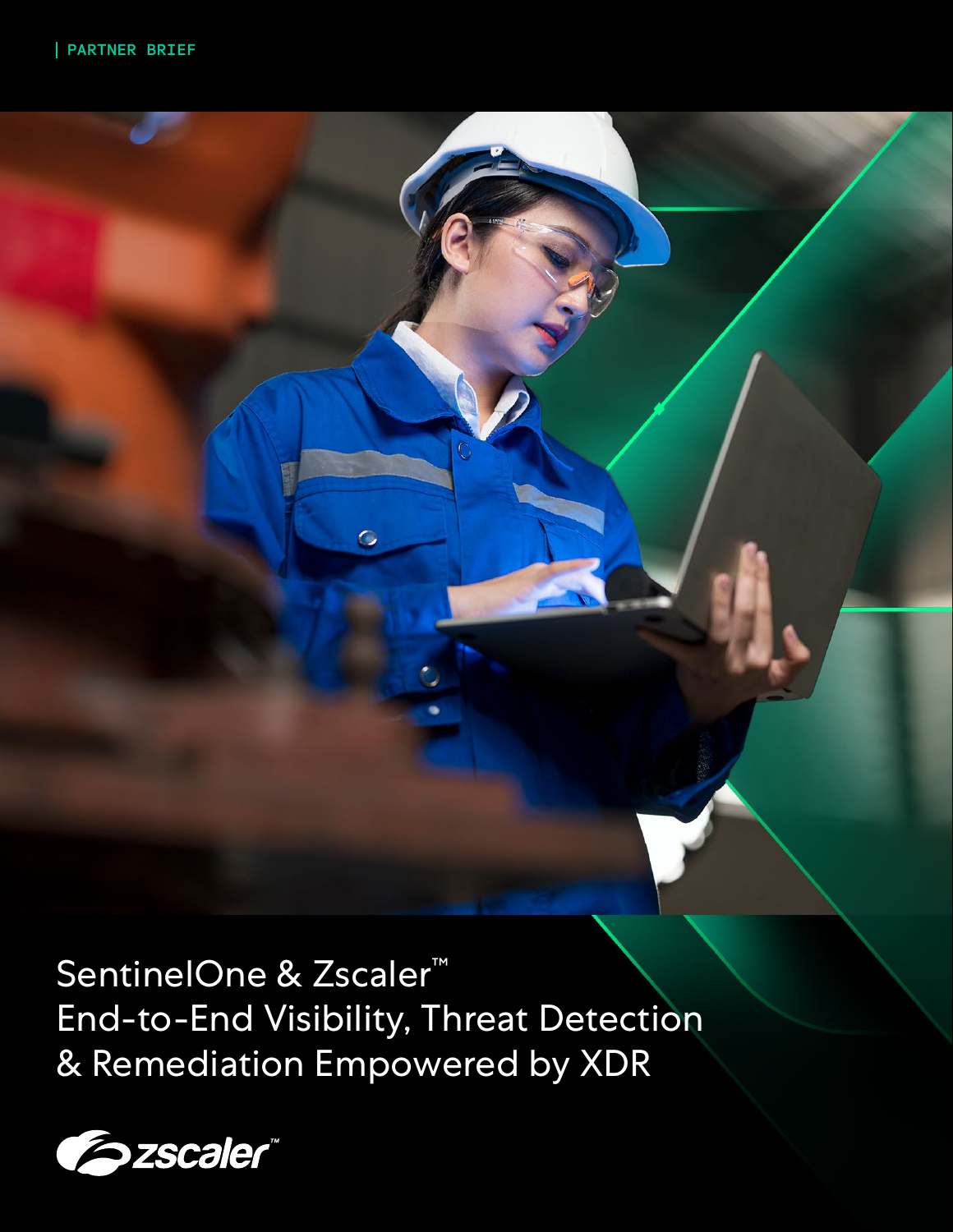Today's enterprise technology stacks are complex—with distributed applications, users, and endpoints, an ever-expanding list of IoT devices, and new sanctioned and unsanctioned tools being deployed daily. As attack vectors multiply, from endpoints to networks to the cloud, security teams struggle to secure their valuable assets inside and outside the traditional network perimeter.

The more security controls that Security Operations (SecOps) teams deploy, the more alerts they get, but the signals are often buried in the noise. Moreover, security analysts are forced to pivot between tools that do not integrate and fail to connect the dots across the entire technology stack. As a result, security data is collected and analyzed in isolation, without any context or correlation, creating gaps in what security teams can see and detect, leading to longer time-to-resolution.

This complexity has necessitated a new approach to securing access—one that provides frictionless security from endpoint to network to application.

## The Zscaler and SentinelOne joint solution

SentinelOne and Zscaler combine to simplify enterprise security across endpoint, network, and cloud, enabling enhanced end-to-end visibility, automated response, and conditional access.

With integration into SentinelOne's new Dataset offering, Zscaler logs are ingested into SentinelOne's Scalyr back end where they can then be queried and faceted, allowing security operations teams to quickly triage and respond to attacks.

This joint solution empowers Security Operations teams to accelerate response with policy-driven actions that remediate threats automatically in Zscaler before an endpoint compromise results in cloud data exfiltration or other damage.

Analysts can trigger automatic and manual response actions from SentinelOne into Zscaler such as revoking access or quarantining users or moving them into a more restrictive group. This automatically limits an attacker's ability to infiltrate and launch an attack.

Coordinated user access control via the Zscaler Zero Trust Exchange provides secure conditional access to private and SaaS applications based on zero trust principles. Additional zero trust integration points include device posture checks by the Zscaler Client Connector agent to enable conditional access policies based on whether the SentinelOne agent is installed and running. This thereby minimizes the enterprise attack surface with a zero trust policy for conditional access.

### At a glance: Integration benefits

- check **Enforce Conditional Access** Endpoints enforce zero trust access policies
- $\checkmark$  Zero trust Security with **end-to-end visibility** Minimize data silos and enhance detection
- **∠** One-click remediation Trigger cross-platform response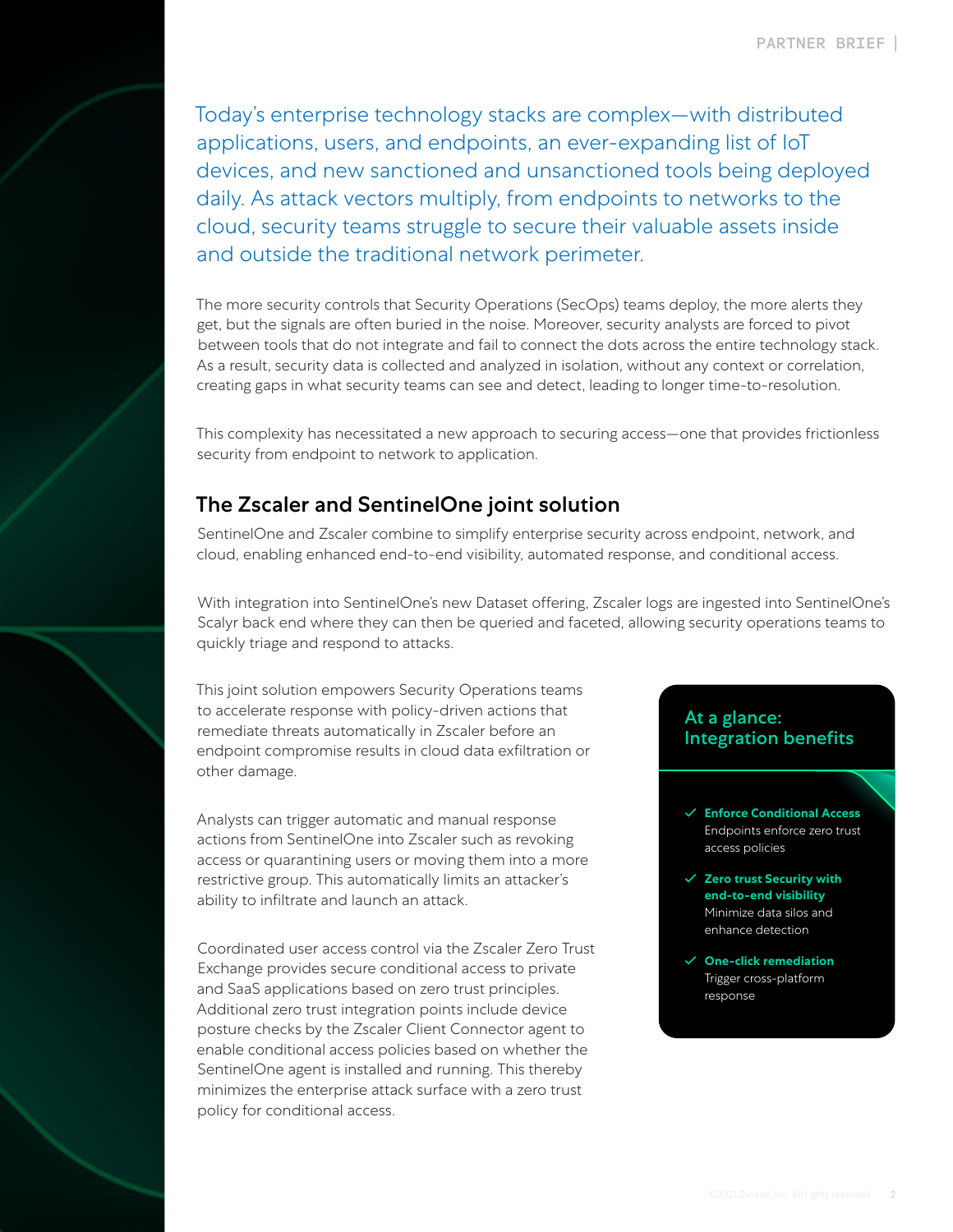With seamless integration, Zscaler and SentinelOne enable security teams to accelerate investigations and remediate threats without pivoting between consoles. Security Operation Centers can triage, investigate, and remediate threats much more efficiently and with greater confidence.

## Key use cases

#### **Extended visibility and accelerated remediation**

This joint solution enables SentinelOne to consume Zscaler logs for expanded visibility and enables security analysts to configure flexible response policies right from the SentinelOne console. Analysts can quickly and automatically mitigate threats such as limiting user access, quarantining a user, blocking access to one or a group of critical applications, or restricting access to specific applications only with browser isolation.



The Zscaler and SentinelOne integration is deployed simply using the following steps:

- 1. Install the free app from Singularity Marketplace and provide it with Zscaler API credentials.
- 2. Ingest the Zscaler logs into the SentinelOne Singularity XDR framework.
- **3.** Use default or custom policies to trigger response actions by changing user group membership such as predefined restrictive or browser isolated groups. This ensure that users are granted access to enterprise applications and data based on the dynamic conditions of threats and user risk, with speed and consistency.

### Zero trust conditional access

The SentinelOne and Zscaler Internet Access (ZIA) and Zscaler Private Access (ZPA) integration enable seamless conditional access, ensuring that the trusted identity on a trusted device can directly access authorized corporate applications without exposing the network.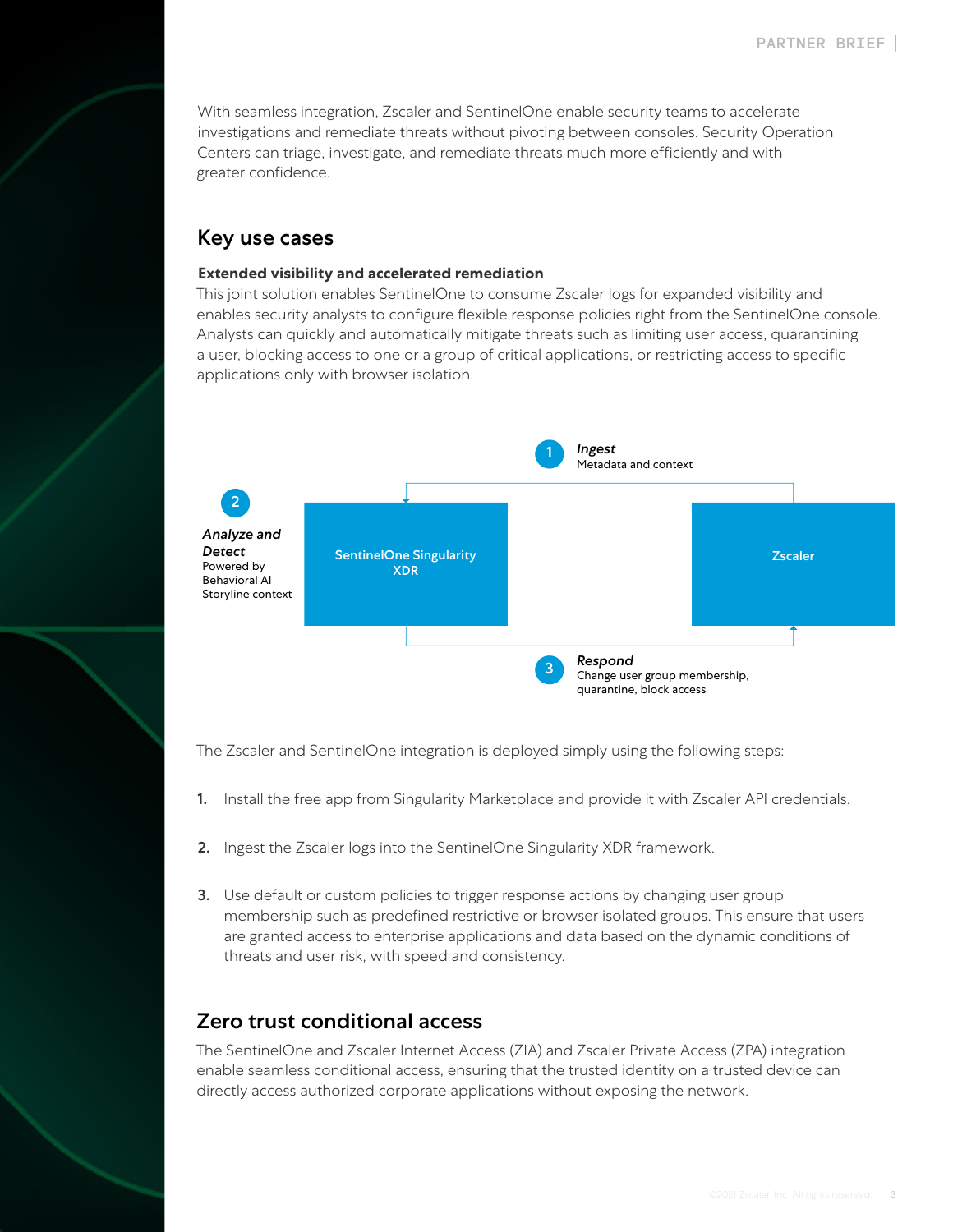The guiding principles of zero trust are to assume that attackers are already in the network which means never implicitly trusting users or applications before verifying. Given the assumption that the environment is already compromised, nothing should be trusted until users, devices, and applications demonstrate their trustworthiness.

Zscaler and SentinelOne combine to provide best-in-class zero trust access control with exceptional visibility, AI-powered detection, and automated response across endpoints, applications, and cloud workloads. SentinelOne continuously checks policy and enforces compliance on the endpoint. At the time of access, Zscaler checks whether SentinelOne is installed and running, considers the endpoint's security posture and grants access to corporate applications. Here's how it works:



- 1. SentinelOne secures endpoints with enterprise-grade prevention, detection, response, and hunting.
- 2. Zscaler Client Connector verifies the presence of SentinelOne by using device posture as an additional authorization vector for access control. Zscaler ZIA and ZPA can be configured to allow only compliant endpoints—ones that pass the posture check—to access selected applications.
- 3. Zscaler admins can specify (for Windows and Mac workstations) that SentinelOne is installed and running for an endpoint to be granted access to critical business applications.